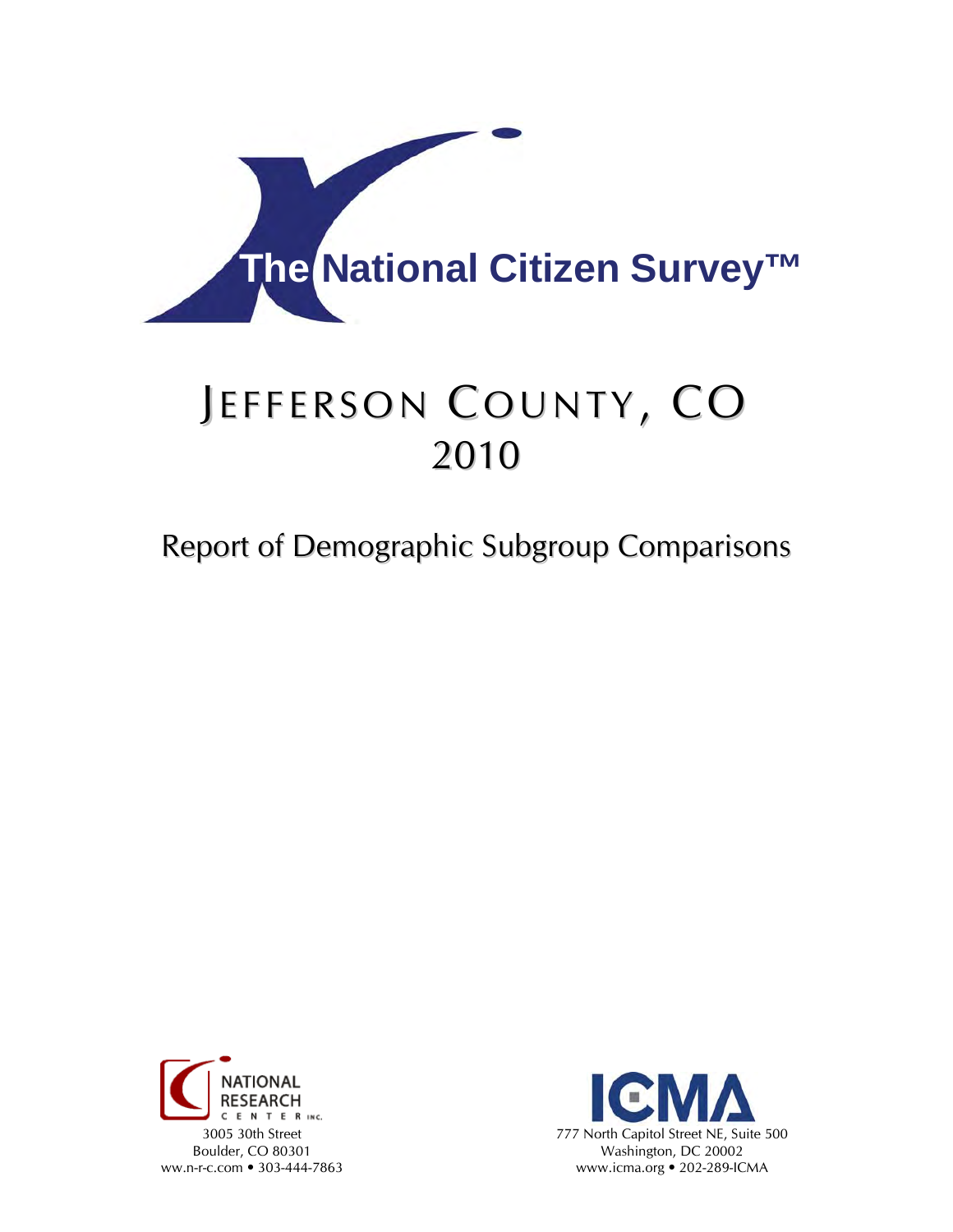### **CONTENTS**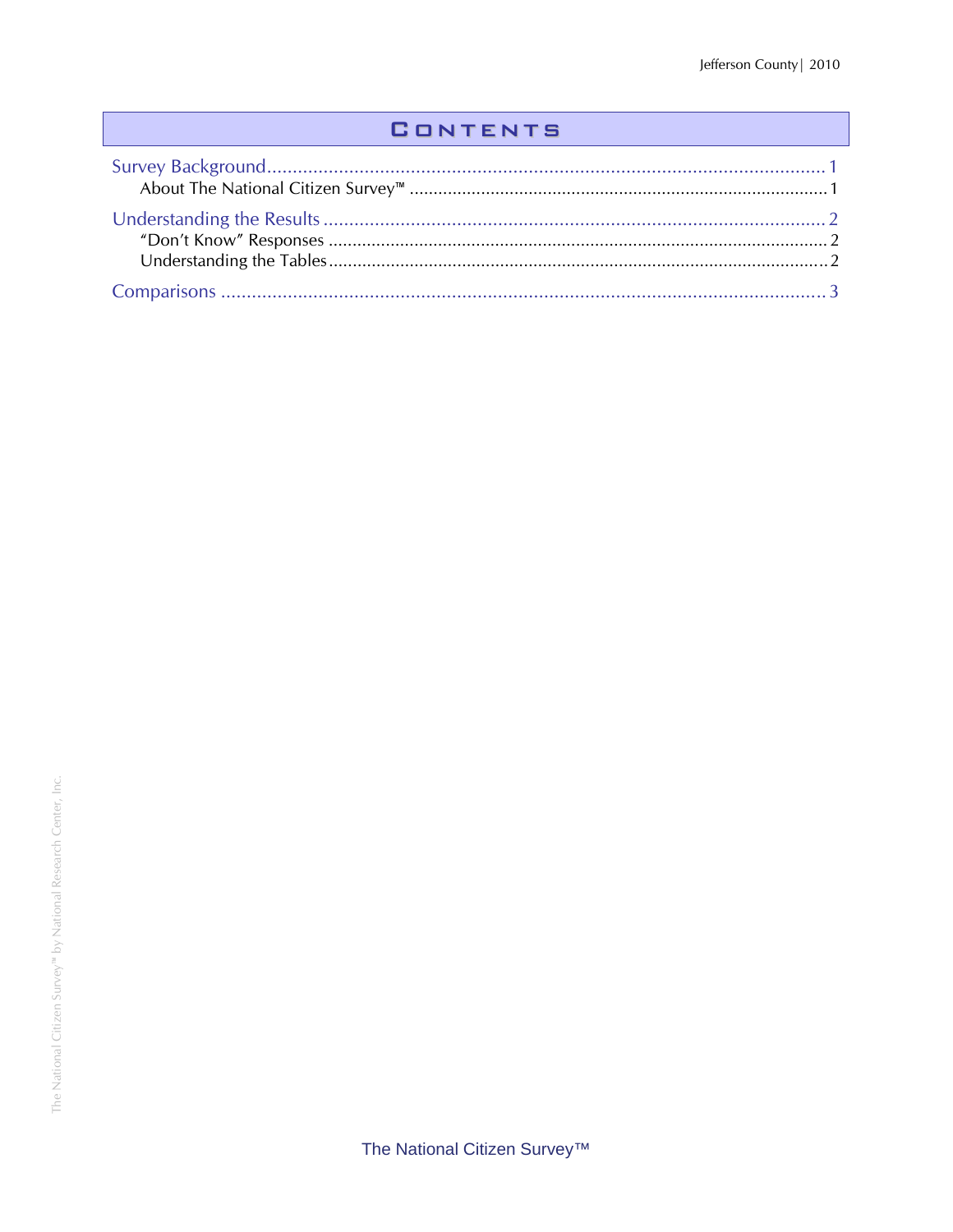# Survey Background

# ABOUT THE NATIONAL CITIZEN SURVEY<sup>™</sup>

The National Citizen Survey™ (The NCS™) is a collaborative effort between National Research Center, Inc. (NRC) and the International City/County Management Association (ICMA).

The survey and its administration are standardized to assure high quality survey methods and comparable results across The National Citizen Survey™ jurisdictions. Participating households are selected at random and the household member who responds is selected without bias. Multiple mailings give each household more than one chance to participate with self-addressed and postage paid envelopes. Results are statistically weighted to reflect the proper demographic composition of the entire community.

The National Citizen Survey™ customized for this jurisdiction was developed in close cooperation with local jurisdiction staff. Jefferson County staff selected items from a menu of questions about services and community problems; they defined the jurisdiction boundaries NRC used for sampling; and they provided the appropriate letterhead and signatures for mailings. Jefferson County staff also determined local interest in a variety of add-on options to The National Citizen Survey™ Basic Service.

One of the add-on options that Jefferson County chose was to have crosstabulations of evaluative questions 1-17 by demographic questions D3 (length of residency in Jefferson County), D9 (annual household income), D12 (age of respondent), and D13 (gender of respondent).

The National Citizen Survey™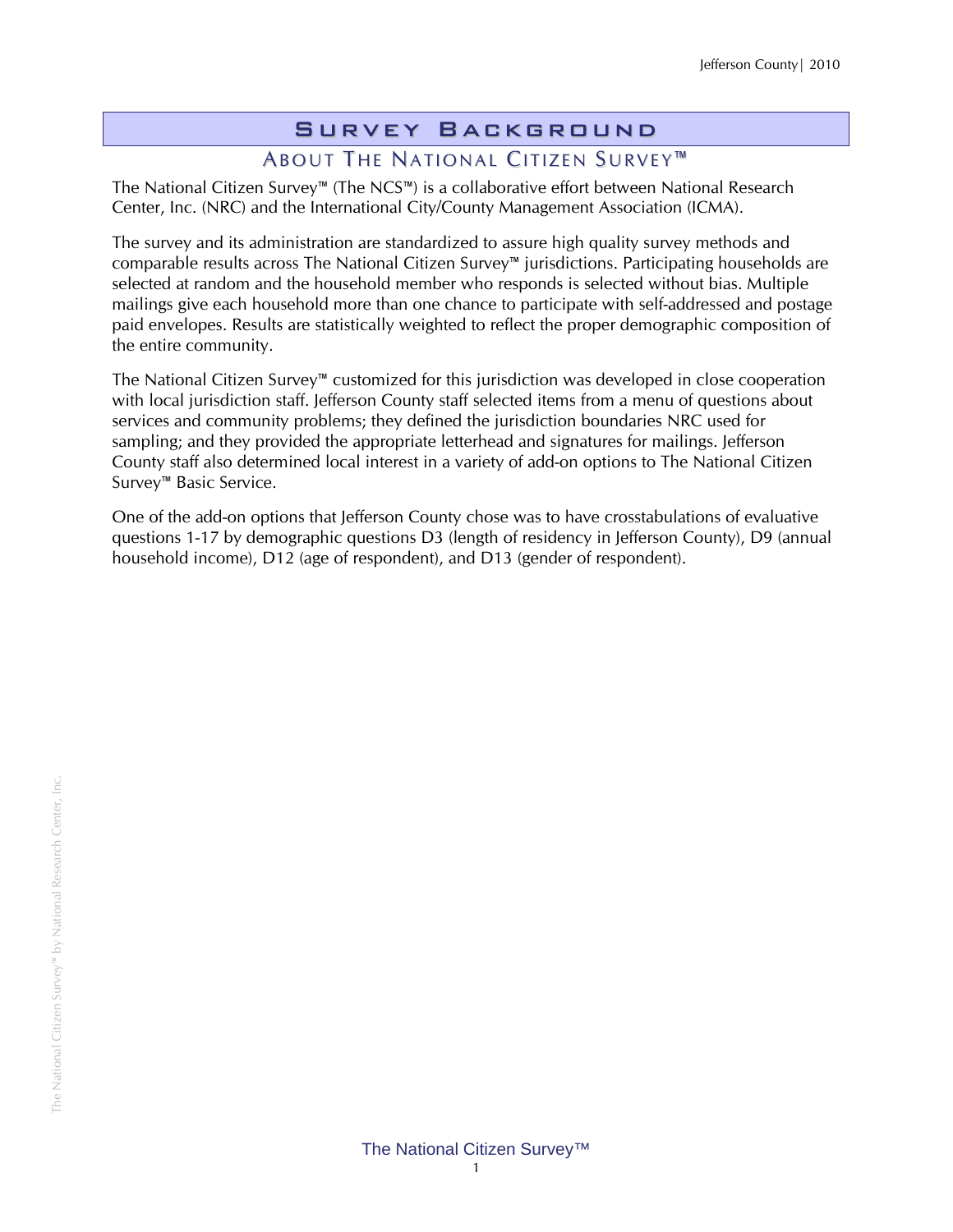#### Understanding the Results "DON'T KNOW" RESPONSES

On many of the questions in the survey respondents may answer "don't know." The proportion of respondents giving this reply is shown in the full set of responses included in Appendix A. However, these responses have been removed from the analyses presented in the body of the report. In other words, the tables and graphs display the responses from respondents who had an opinion about a specific item.

#### UNDERSTANDING THE TABLES

In this report, comparisons between demographic subgroups are shown. For most of the questions, we have shown only one number for each question. We have summarized responses to show only the proportion of respondents giving a certain answer; for example, the percent of respondents who rated the quality of life as "excellent" or "good", or the percent of respondents who felt the rate of growth was "about right."

ANOVA and chi-square tests of significance were applied to these comparisons of survey questions by demographic subgroups. A "p-value" of 0.05 or less indicates that there is less than a 5% probability that differences observed between subgroups are due to chance; or in other words, a greater than 95% probability that the differences observed are "real." Where differences were statistically significant, they are marked in grey.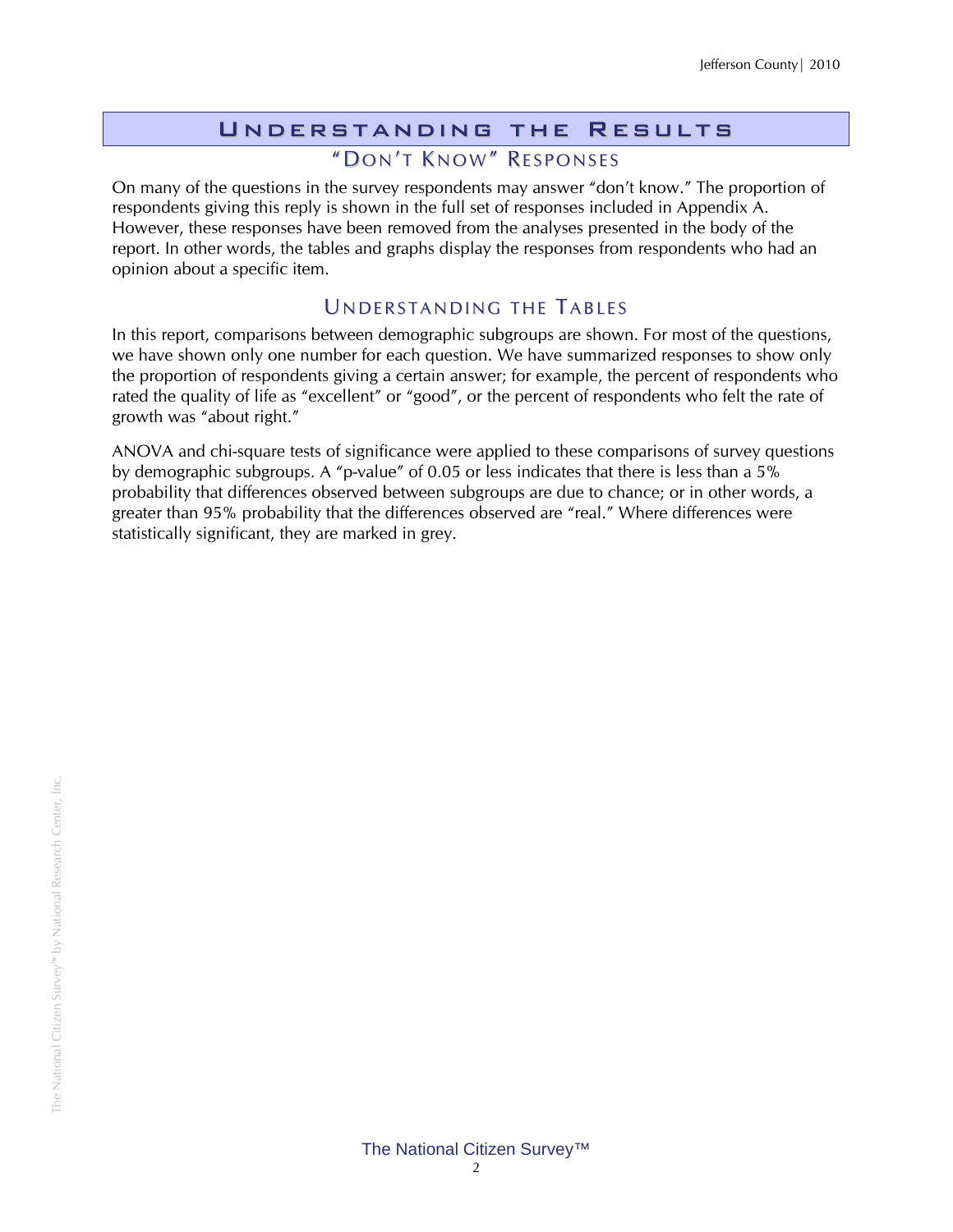#### Comparisons

Cells shaded grey indicate statistically significant differences between subgroups.

|                                                    |                    |                     |                       |                       | Question 1: Quality of Life (Percent "excellent" or "good") |                      |             |              |       |               |             |
|----------------------------------------------------|--------------------|---------------------|-----------------------|-----------------------|-------------------------------------------------------------|----------------------|-------------|--------------|-------|---------------|-------------|
| Please rate each of the following                  |                    | Length of residency |                       |                       | <b>Household income</b>                                     |                      |             | Age          |       | <b>Gender</b> |             |
| aspects of quality of life in Jefferson<br>County: | 5 years<br>or less | 6 to 20<br>years    | More than<br>20 years | Less than<br>\$50,000 | \$50,000 to<br>\$99,999                                     | \$100,000 or<br>more | $18-$<br>34 | $35 -$<br>54 | $55+$ | <b>Female</b> | <b>Male</b> |
| Jefferson County as a place to live                | 90%                | 97%                 | 97%                   | 91%                   | 96%                                                         | 96%                  | 92%         | 96%          | 95%   | 95%           | 95%         |
| Your neighborhood as a place to live               | 91%                | 94%                 | 90%                   | 88%                   | 91%                                                         | 94%                  | 88%         | 94%          | 89%   | 91%           | 92%         |
| Jefferson County as a place to raise<br>children   | 92%                | 94%                 | 93%                   | 87%                   | 94%                                                         | 95%                  | 93%         | 94%          | 93%   | 94%           | 93%         |
| Jefferson County as a place to work                | 63%                | 71%                 | 80%                   | 67%                   | 73%                                                         | 74%                  | 70%         | 73%          | 73%   | 76%           | 70%         |
| Jefferson County as a place to retire              | 74%                | 69%                 | 71%                   | 73%                   | 66%                                                         | 72%                  | 77%         | 69%          | 72%   | 75%           | 67%         |
| The overall quality of life in Jefferson<br>County | 94%                | 97%                 | 94%                   | 92%                   | 96%                                                         | 97%                  | 97%         | 96%          | 93%   | 97%           | 94%         |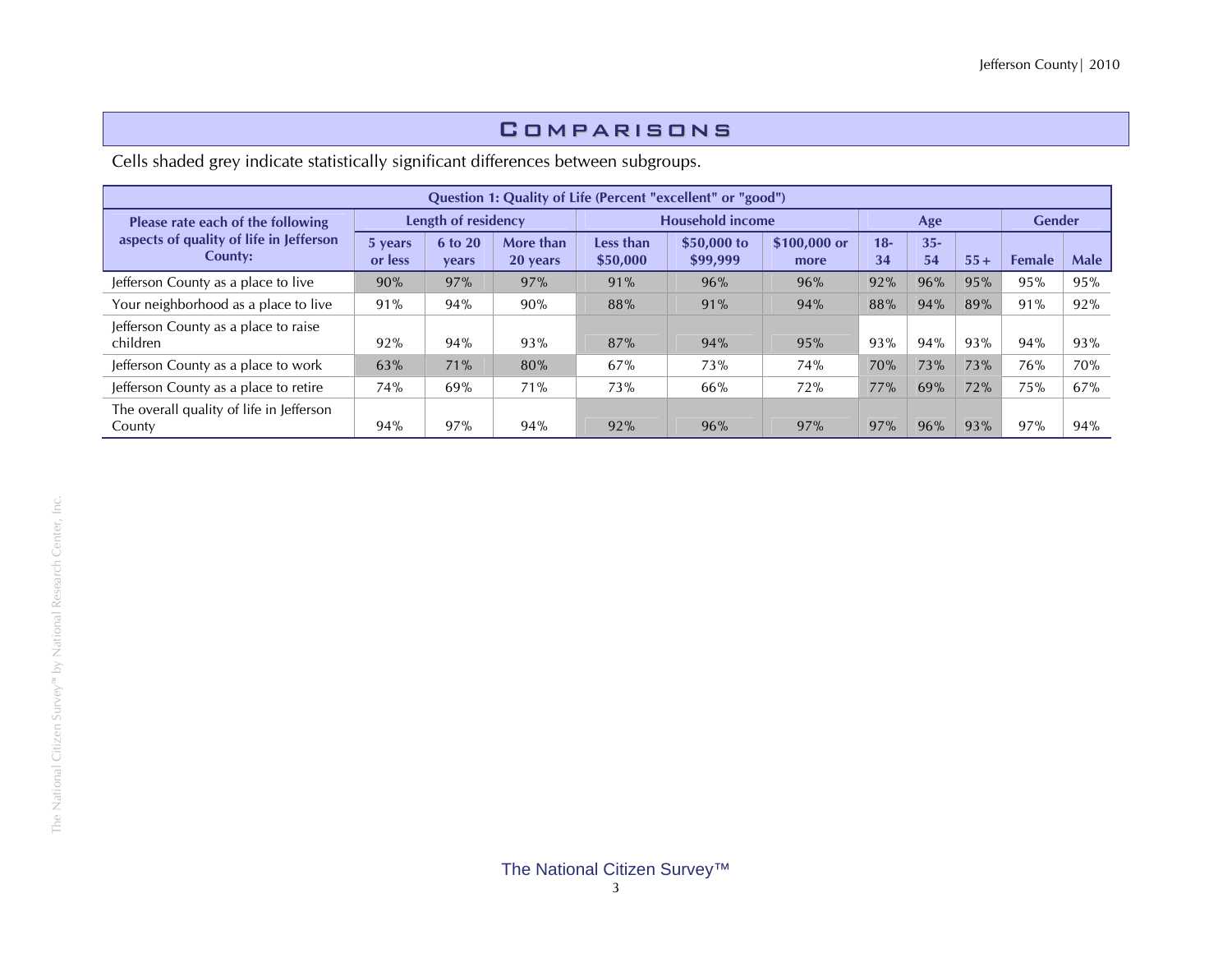|                                                                                                        |                    |                     |                                 |                              | Question 2: Community Characteristics (Percent "excellent" or "good") |                      |             |              |       |               |             |
|--------------------------------------------------------------------------------------------------------|--------------------|---------------------|---------------------------------|------------------------------|-----------------------------------------------------------------------|----------------------|-------------|--------------|-------|---------------|-------------|
|                                                                                                        |                    | Length of residency |                                 |                              | <b>Household income</b>                                               |                      |             | Age          |       | <b>Gender</b> |             |
| Please rate each of the following<br>characteristics as they relate to Jefferson<br>County as a whole: | 5 years<br>or less | 6 to 20<br>years    | <b>More</b><br>than 20<br>years | <b>Less than</b><br>\$50,000 | \$50,000 to<br>\$99,999                                               | \$100,000 or<br>more | $18-$<br>34 | $35 -$<br>54 | $55+$ | <b>Female</b> | <b>Male</b> |
| Sense of community                                                                                     | 62%                | 57%                 | 62%                             | 51%                          | 61%                                                                   | 64%                  | 57%         | 60%          | 64%   | 66%           | 55%         |
| Recreational opportunities                                                                             | 91%                | 86%                 | 84%                             | 83%                          | 86%                                                                   | 88%                  | 92%         | 84%          | 88%   | 86%           | 86%         |
| Employment opportunities                                                                               | 34%                | 41%                 | 37%                             | 31%                          | 38%                                                                   | 41%                  | 40%         | 38%          | 37%   | 40%           | 36%         |
| Ease of car travel in Jefferson County                                                                 | 71%                | 74%                 | 64%                             | 66%                          | 72%                                                                   | 69%                  | 81%         | 66%          | 70%   | 72%           | 68%         |
| Ease of bus travel in Jefferson County                                                                 | 41%                | 37%                 | 26%                             | 40%                          | 33%                                                                   | 32%                  | 41%         | 34%          | 29%   | 33%           | 35%         |
| Ease of bicycle travel in Jefferson County                                                             | 54%                | 52%                 | 47%                             | 47%                          | 58%                                                                   | 46%                  | 57%         | 49%          | 51%   | 48%           | 52%         |
| Ease of walking in Jefferson County                                                                    | 52%                | 62%                 | 52%                             | 52%                          | 59%                                                                   | 54%                  | 50%         | 57%          | 61%   | 58%           | 53%         |
| Traffic flow on major streets                                                                          | 56%                | 53%                 | 39%                             | 54%                          | 43%                                                                   | 51%                  | 59%         | 45%          | 49%   | 55%           | 43%         |
| Availability of affordable quality housing                                                             | 53%                | 45%                 | 41%                             | 33%                          | 46%                                                                   | 53%                  | 61%         | 42%          | 41%   | 46%           | 46%         |
| Availability of affordable quality child<br>care                                                       | 48%                | 44%                 | 42%                             | 35%                          | 37%                                                                   | 52%                  | 56%         | 42%          | 38%   | 46%           | 42%         |
| Availability of affordable quality health<br>care                                                      | 54%                | 64%                 | 58%                             | 43%                          | 62%                                                                   | 67%                  | 69%         | 57%          | 59%   | 63%           | 57%         |
| Availability of preventive health services                                                             | 57%                | 67%                 | 63%                             | 49%                          | 63%                                                                   | 71%                  | 69%         | 61%          | 64%   | 67%           | 59%         |
| Air quality                                                                                            | 74%                | 71%                 | 62%                             | 67%                          | 66%                                                                   | 71%                  | 80%         | 65%          | 69%   | 69%           | 69%         |
| Quality of overall natural environment in<br>Jefferson County                                          | 83%                | 91%                 | 78%                             | 78%                          | 79%                                                                   | 91%                  | 86%         | 84%          | 83%   | 84%           | 84%         |
| Overall image or reputation of Jefferson<br>County                                                     | 82%                | 86%                 | 82%                             | 79%                          | 82%                                                                   | 87%                  | 93%         | 82%          | 79%   | 86%           | 81%         |

| <b>Question 3: Growth (Percent "too fast")</b>                                                               |                    |                     |                                 |                       |                         |                      |             |              |               |               |             |  |  |  |
|--------------------------------------------------------------------------------------------------------------|--------------------|---------------------|---------------------------------|-----------------------|-------------------------|----------------------|-------------|--------------|---------------|---------------|-------------|--|--|--|
|                                                                                                              |                    | Length of residency |                                 |                       | <b>Household income</b> |                      |             | Age          | <b>Gender</b> |               |             |  |  |  |
| Please rate the speed of growth in the<br>following categories in Jefferson County<br>over the past 2 years: | 5 years<br>or less | 6 to 20<br>vears    | <b>More</b><br>than 20<br>vears | Less than<br>\$50,000 | \$50,000 to<br>\$99,999 | \$100,000 or<br>more | $18-$<br>34 | $35 -$<br>54 | $55+$         | <b>Female</b> | <b>Male</b> |  |  |  |
| Population growth                                                                                            | 32%                | 51%                 | 56%                             | 62%                   | 53%                     | 38%                  | 39%         | 49%          | 56%           | 49%           | 49%         |  |  |  |
| Retail growth (stores, restaurants, etc.)                                                                    | 19%                | 35%                 | 36%                             | 33%                   | 32%                     | 32%                  | 20%         | 36%          | 31%           | 33%           | 31%         |  |  |  |
| Jobs growth                                                                                                  | 6%                 | 4%                  | $1\%$                           | 6%                    | $1\%$                   | 4%                   | $1\%$       | 5%           | 2%            | 3%            | 4%          |  |  |  |

## The National Citizen Survey™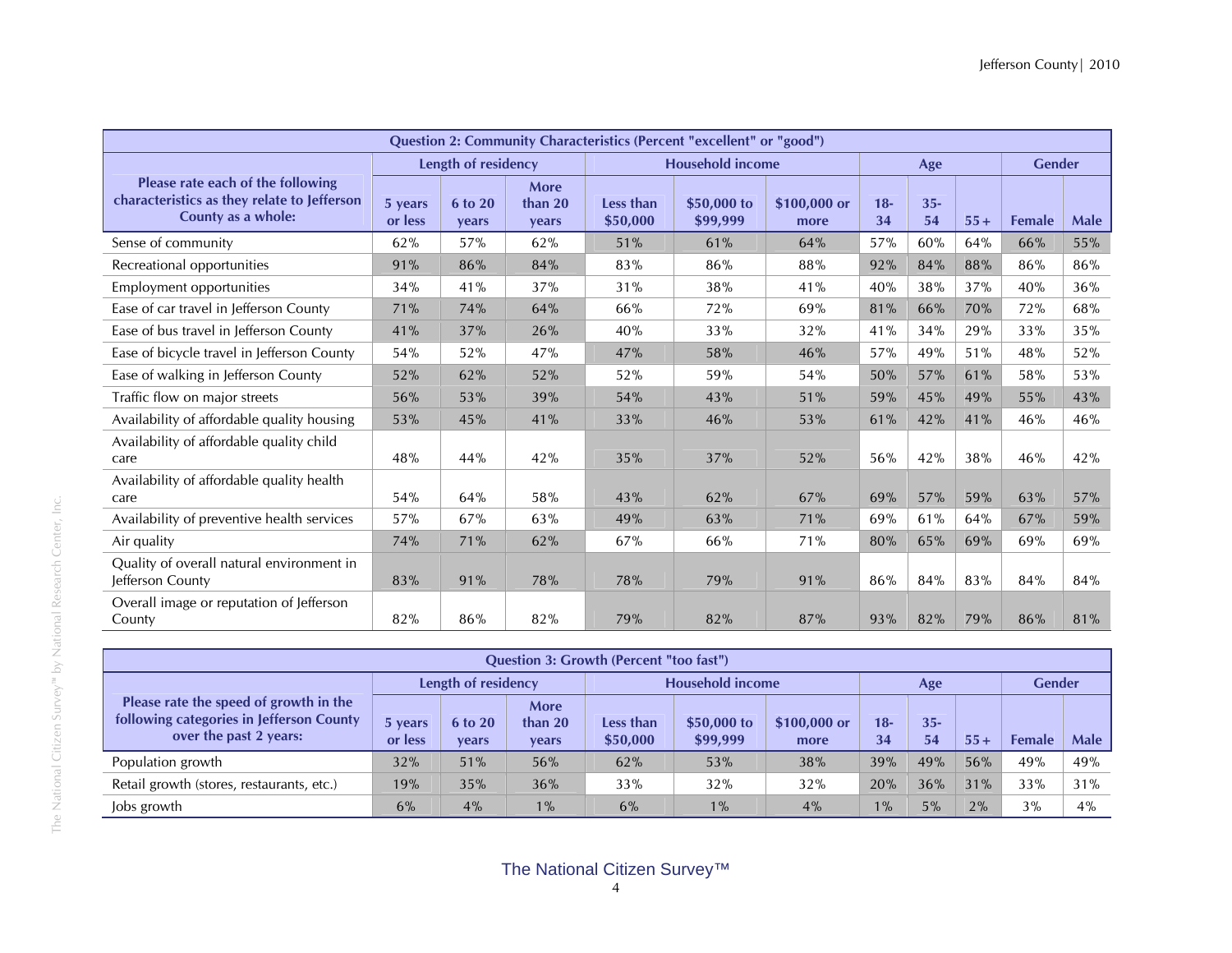| <b>Question 4: Code Enforcement (Percent at least a "minor" problem)</b>           |                    |                     |                                   |                       |                         |                      |             |              |        |               |             |  |  |
|------------------------------------------------------------------------------------|--------------------|---------------------|-----------------------------------|-----------------------|-------------------------|----------------------|-------------|--------------|--------|---------------|-------------|--|--|
|                                                                                    |                    | Length of residency |                                   |                       | <b>Household income</b> |                      |             | Age          |        | <b>Gender</b> |             |  |  |
|                                                                                    | 5 years<br>or less | 6 to 20<br>vears    | More<br>than $20$<br><b>vears</b> | Less than<br>\$50,000 | \$50,000 to<br>\$99,999 | \$100,000 or<br>more | $18-$<br>34 | $35 -$<br>54 | $55 +$ | Female        | <b>Male</b> |  |  |
| To what degree, if at all, are run down<br>buildings, weed lots or junk vehicles a |                    |                     |                                   |                       |                         |                      |             |              |        |               |             |  |  |
| problem in Jefferson County?                                                       | 75%                | 84%                 | 85%                               | 78%                   | 81%                     | 85%                  | 73%         | 84%          | 87%    | 88%           | 77%         |  |  |

|                                                 | Question 5: Community Safety (Percent "very" or "somewhat" safe) |                     |                       |                       |                         |                       |              |              |       |               |             |  |  |  |  |
|-------------------------------------------------|------------------------------------------------------------------|---------------------|-----------------------|-----------------------|-------------------------|-----------------------|--------------|--------------|-------|---------------|-------------|--|--|--|--|
| Please rate how safe or unsafe you              |                                                                  | Length of residency |                       |                       | <b>Household income</b> |                       |              | Age          |       | <b>Gender</b> |             |  |  |  |  |
| feel from the following in Jefferson<br>County: | 5 years<br>or less                                               | 6 to 20<br>vears    | More than<br>20 years | Less than<br>\$50,000 | \$50,000 to<br>\$99,999 | $$100,000$ or<br>more | $18 -$<br>34 | $35 -$<br>54 | $55+$ | <b>Female</b> | <b>Male</b> |  |  |  |  |
| Violent crime (e.g., rape, assault,<br>robbery) | 83%                                                              | 91%                 | 84%                   | 83%                   | 86%                     | 89%                   | 88%          | 87%          | 84%   | 84%           | 89%         |  |  |  |  |
| Property crimes (e.g., burglary, theft)         | 77%                                                              | 77%                 | 71%                   | 70%                   | 74%                     | 79%                   | 80%          | 74%          | 73%   | 74%           | 76%         |  |  |  |  |
| Environmental hazards, including toxic<br>waste | 84%                                                              | 78%                 | 78%                   | 79%                   | 77%                     | 83%                   | 87%          | 77%          | 79%   | 80%           | 79%         |  |  |  |  |

|                                                          |                    |                                |                       |                       | Question 6: Personal Safety (Percent "very" or "somewhat" safe) |                      |              |              |       |               |      |
|----------------------------------------------------------|--------------------|--------------------------------|-----------------------|-----------------------|-----------------------------------------------------------------|----------------------|--------------|--------------|-------|---------------|------|
|                                                          |                    | Length of residency            |                       |                       | <b>Household income</b>                                         |                      |              | Age          |       | <b>Gender</b> |      |
| Please rate how safe or unsafe<br>vou feel:              | 5 years<br>or less | <b>6 to 20</b><br><b>vears</b> | More than<br>20 years | Less than<br>\$50,000 | \$50,000 to<br>\$99,999                                         | \$100,000 or<br>more | $18 -$<br>34 | $35 -$<br>54 | $55+$ | <b>Female</b> | Male |
| In your neighborhood during the<br>day                   | 94%                | 98%                            | 96%                   | 93%                   | 97%                                                             | 98%                  | 98%          | 97%          | 93%   | 97%           | 95%  |
| In your neighborhood after dark                          | 84%                | 89%                            | 85%                   | 76%                   | 87%                                                             | 92%                  | 84%          | 88%          | 83%   | 83%           | 89%  |
| In Jefferson County's downtown<br>area(s) during the day | 86%                | 91%                            | 84%                   | 85%                   | 88%                                                             | 89%                  | 95%          | 87%          | 83%   | 87%           | 88%  |
| In Jefferson County's downtown<br>area(s) after dark     | 68%                | 66%                            | 63%                   | 63%                   | 62%                                                             | 70%                  | 73%          | 66%          | 57%   | 59%           | 72%  |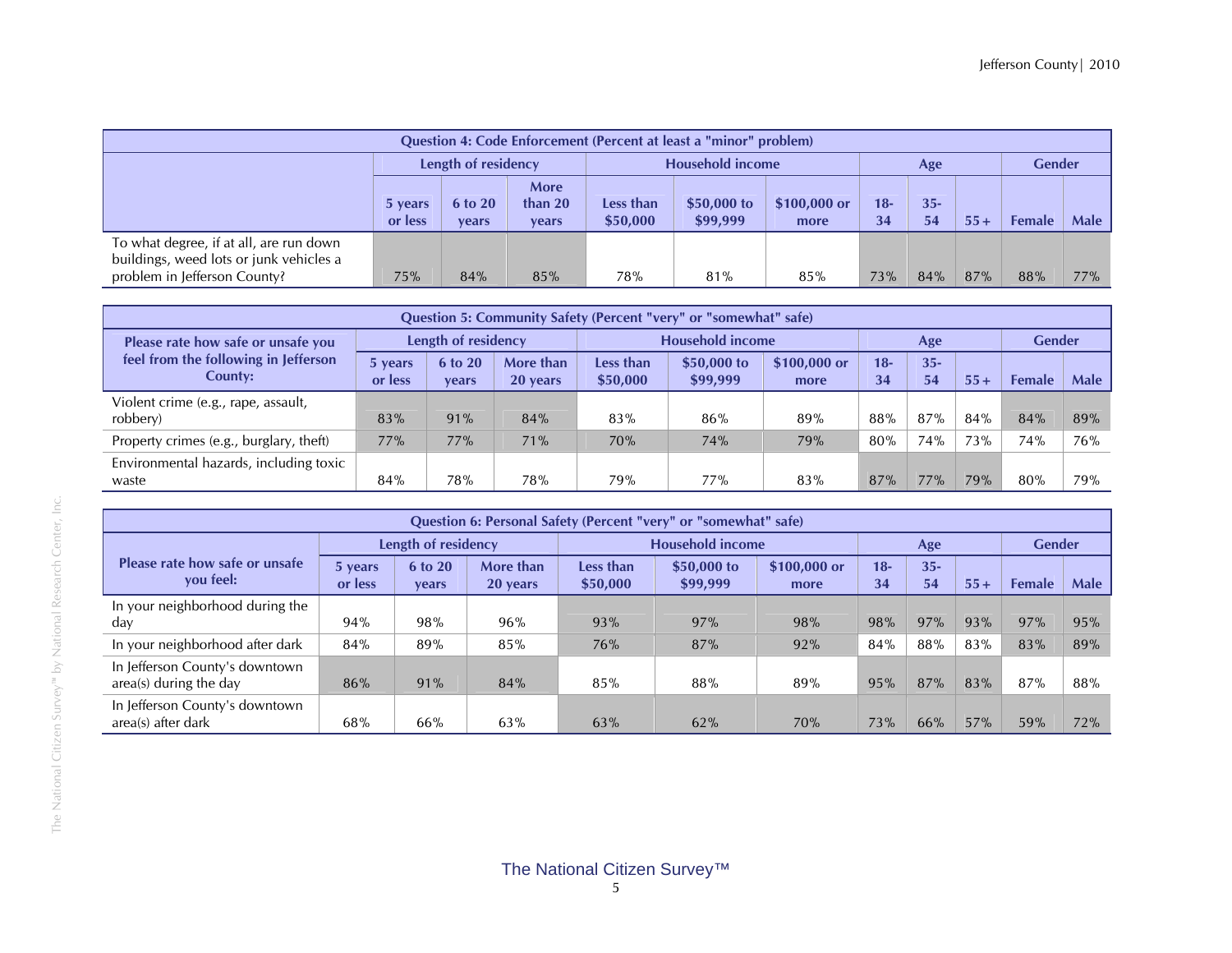|                                                                            |                    |                         |                          |                       | Questions 7 and 8: Crime Victimization and Reporting (Percent "yes") |                      |              |              |       |               |      |
|----------------------------------------------------------------------------|--------------------|-------------------------|--------------------------|-----------------------|----------------------------------------------------------------------|----------------------|--------------|--------------|-------|---------------|------|
|                                                                            |                    | Length of residency     |                          |                       | <b>Household income</b>                                              |                      |              | Age          |       | <b>Gender</b> |      |
|                                                                            | 5 years<br>or less | <b>6 to 20</b><br>vears | More<br>than 20<br>years | Less than<br>\$50,000 | \$50,000 to<br>\$99,999                                              | \$100,000 or<br>more | $18 -$<br>34 | $35 -$<br>54 | $55+$ | <b>Female</b> | Male |
| During the past twelve months, were<br>you or anyone in your household the |                    |                         |                          |                       |                                                                      |                      |              |              |       |               |      |
| victim of any crime?                                                       | 10%                | 10%                     | 9%                       | 12%                   | 12%                                                                  | 7%                   | 17%          | 9%           | 5%    | 8%            | 11%  |
| If yes, was this crime (these crimes)<br>reported to the police?           | 74%                | 77%                     | 81%                      | 60%                   | 84%                                                                  | 82%                  | 98%          | 61%          | 77%   | 88%           | 69%  |

|                                                                                                                         |                    |                     |                          |                              | Question 9: Resident Behaviors (Percent at least once in past 12 months) |                      |              |              |       |               |             |
|-------------------------------------------------------------------------------------------------------------------------|--------------------|---------------------|--------------------------|------------------------------|--------------------------------------------------------------------------|----------------------|--------------|--------------|-------|---------------|-------------|
| In the last 12 months, about how many times,                                                                            |                    | Length of residency |                          |                              | <b>Household income</b>                                                  |                      |              | Age          |       | <b>Gender</b> |             |
| if ever, have you or other household members<br>participated in the following activities in<br>Jefferson County?        | 5 years<br>or less | 6 to 20<br>vears    | More<br>than 20<br>vears | <b>Less than</b><br>\$50,000 | \$50,000 to<br>\$99,999                                                  | \$100.000<br>or more | $18 -$<br>34 | $35 -$<br>54 | $55+$ | <b>Female</b> | <b>Male</b> |
| Used Jefferson County public libraries or their<br>services                                                             | 75%                | 85%                 | 80%                      | 80%                          | 79%                                                                      | 82%                  | 76%          | 84%          | 76%   | 83%           | 79%         |
| Used recreation centers in Jefferson County                                                                             | 75%                | 80%                 | 69%                      | 69%                          | 74%                                                                      | 79%                  | 72%          | 81%          | 59%   | 77%           | 73%         |
| Participated in a recreation program or activity                                                                        | 54%                | 66%                 | 57%                      | 53%                          | 57%                                                                      | 67%                  | 49%          | 68%          | 48%   | 62%           | 59%         |
| Visited a neighborhood park or County park                                                                              | 94%                | 98%                 | 94%                      | 89%                          | 98%                                                                      | 98%                  | 94%          | 97%          | 92%   | 98%           | 94%         |
| Ridden a local bus within Jefferson County                                                                              | 32%                | 29%                 | 21%                      | 31%                          | 28%                                                                      | 25%                  | 38%          | 25%          | 21%   | 25%           | 30%         |
| Attended a meeting of local elected officials or<br>other local public meeting                                          | 22%                | 31%                 | 37%                      | 32%                          | 29%                                                                      | 30%                  | 22%          | 31%          | 39%   | 32%           | 29%         |
| Watched a meeting of local elected officials or<br>other local public meeting on cable television<br>or on the internet | 13%                | 24%                 | 27%                      | 28%                          | 22%                                                                      | 19%                  | 16%          | 22%          | 30%   | 23%           | 20%         |
| Visited the Jefferson County Web site (at<br>www.jeffco.us)                                                             | 80%                | 75%                 | 61%                      | 58%                          | 77%                                                                      | 74%                  | 85%          | 73%          | 50%   | 74%           | 69%         |
| Recycled used paper, cans or bottles from your<br>home                                                                  | 71%                | 84%                 | 83%                      | 74%                          | 85%                                                                      | 80%                  | 80%          | 80%          | 80%   | 83%           | 78%         |
| Volunteered your time to some group or<br>activity in Jefferson County                                                  | 35%                | 53%                 | 54%                      | 44%                          | 50%                                                                      | 50%                  | 38%          | 53%          | 48%   | 53%           | 46%         |
| Provided help to a friend or neighbor                                                                                   | 93%                | 100%                | 98%                      | 96%                          | 99%                                                                      | 97%                  | 97%          | 97%          | 98%   | 98%           | 97%         |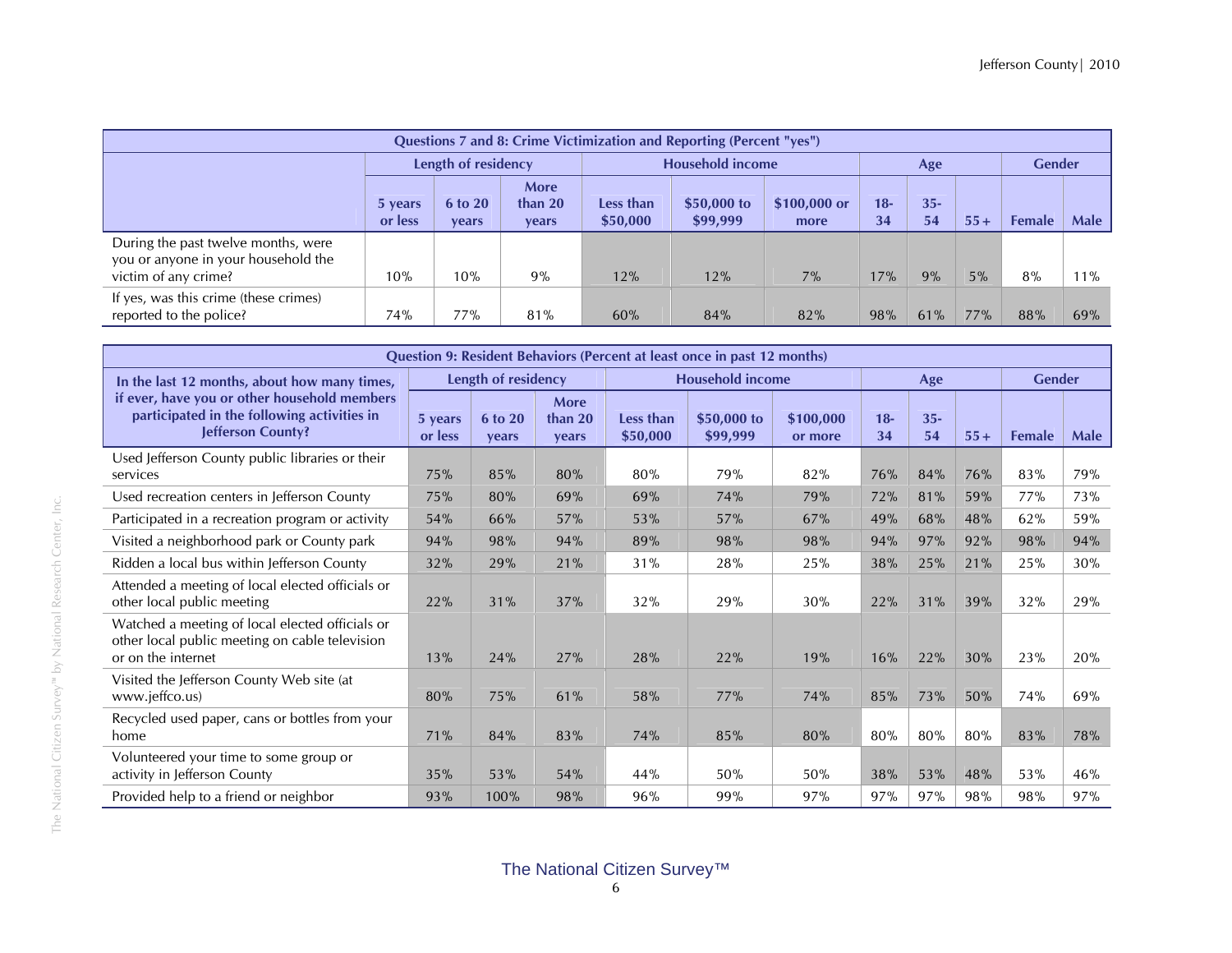|                                                                                                                                                                 |                    |                                |                          |                       | <b>Question 10: Neighborliness (Percent at least once per month)</b> |                      |           |              |       |               |             |
|-----------------------------------------------------------------------------------------------------------------------------------------------------------------|--------------------|--------------------------------|--------------------------|-----------------------|----------------------------------------------------------------------|----------------------|-----------|--------------|-------|---------------|-------------|
|                                                                                                                                                                 |                    | Length of residency            |                          |                       | <b>Household income</b>                                              |                      |           | Age          |       | <b>Gender</b> |             |
|                                                                                                                                                                 | 5 years<br>or less | <b>6 to 20</b><br><b>vears</b> | More<br>than 20<br>vears | Less than<br>\$50,000 | $$50,000$ to<br>\$99,999                                             | \$100,000<br>or more | 18-<br>34 | $35 -$<br>54 | $55+$ | <b>Female</b> | <b>Male</b> |
| About how often, if at all, do you talk to or<br>visit with your immediate neighbors (people<br>who live in the 10 or 20 households that are<br>closest to you? | 80%                | 82%                            | 85%                      | 76%                   | 84%                                                                  | 85%                  | 78%       | 84%          | 81%   | 85%           | 80%         |

# The National Citizen Survey™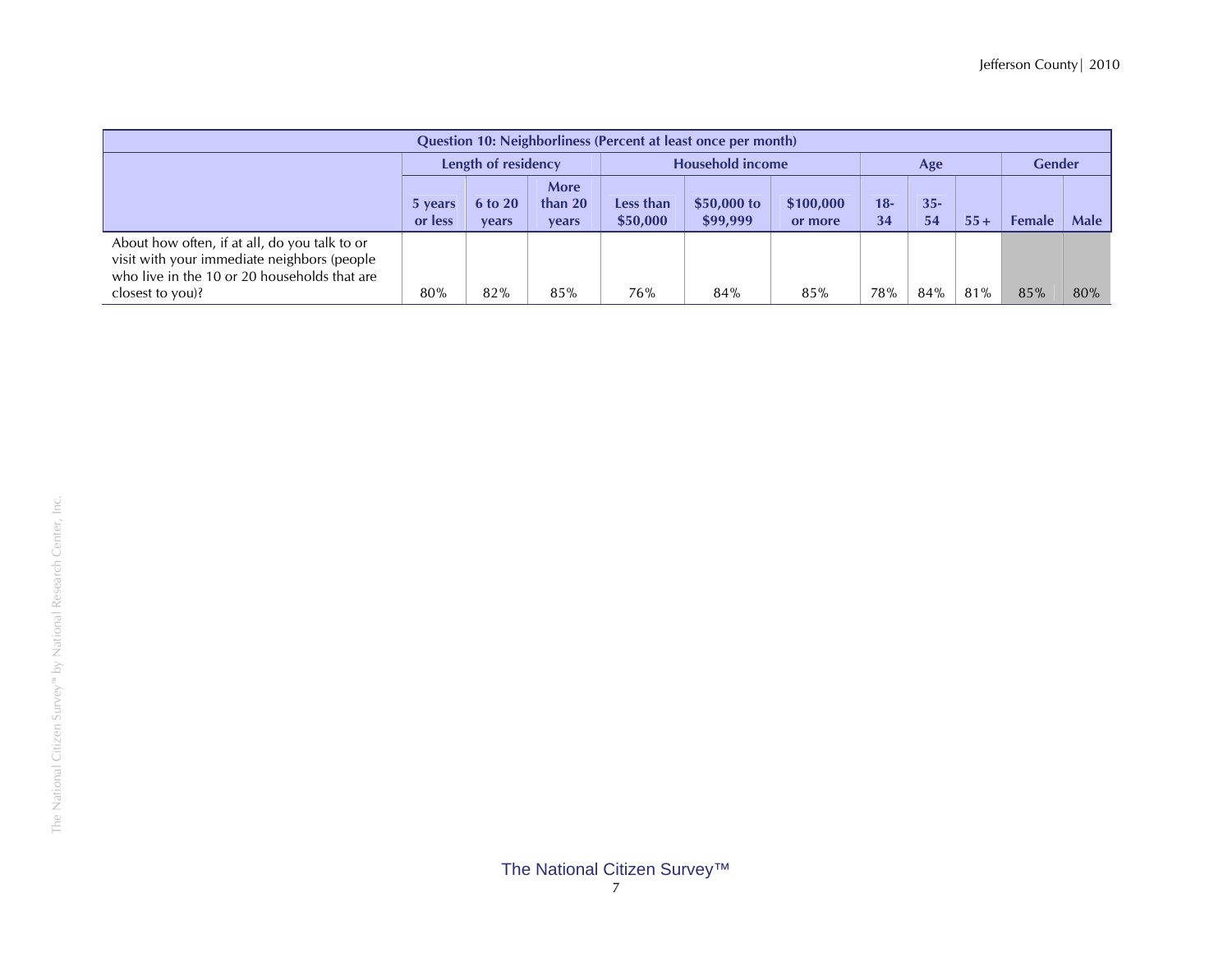|                                                                                                                        |                    |                     |                                 |                       | Question 11: Service Quality (Percent "excellent" or "good") |                      |             |              |       |               |             |
|------------------------------------------------------------------------------------------------------------------------|--------------------|---------------------|---------------------------------|-----------------------|--------------------------------------------------------------|----------------------|-------------|--------------|-------|---------------|-------------|
|                                                                                                                        |                    | Length of residency |                                 |                       | <b>Household income</b>                                      |                      |             | Age          |       | <b>Gender</b> |             |
| Please rate the quality of each of the<br>following services in Jefferson County:                                      | 5 years<br>or less | 6 to 20<br>years    | <b>More</b><br>than 20<br>years | Less than<br>\$50,000 | \$50,000 to<br>\$99,999                                      | \$100.000<br>or more | $18-$<br>34 | $35 -$<br>54 | $55+$ | <b>Female</b> | <b>Male</b> |
| Sheriff services                                                                                                       | 88%                | 86%                 | 79%                             | 83%                   | 81%                                                          | 86%                  | 84%         | 82%          | 89%   | 85%           | 83%         |
| Crime prevention                                                                                                       | 80%                | 84%                 | 70%                             | 80%                   | 70%                                                          | 83%                  | 78%         | 79%          | 77%   | 79%           | 77%         |
| Fire prevention and education                                                                                          | 84%                | 89%                 | 82%                             | 86%                   | 84%                                                          | 86%                  | 87%         | 86%          | 84%   | 87%           | 84%         |
| Traffic enforcement on County road and<br>highways                                                                     | 78%                | 76%                 | 66%                             | 71%                   | 71%                                                          | 76%                  | 78%         | 72%          | 71%   | 78%           | 68%         |
| Road repair                                                                                                            | 55%                | 44%                 | 36%                             | 33%                   | 42%                                                          | 50%                  | 38%         | 47%          | 42%   | 43%           | 46%         |
| Snow removal on County road and<br>highways                                                                            | 63%                | 76%                 | 67%                             | 64%                   | 64%                                                          | 76%                  | 73%         | 69%          | 68%   | 76%           | 64%         |
| Bus or transit services                                                                                                | 52%                | 59%                 | 36%                             | 54%                   | 56%                                                          | 42%                  | 53%         | 48%          | 51%   | 46%           | 52%         |
| Recycling                                                                                                              | 49%                | 56%                 | 50%                             | 47%                   | 50%                                                          | 55%                  | 46%         | 52%          | 62%   | 56%           | 49%         |
| Storm drainage                                                                                                         | 63%                | 66%                 | 66%                             | 61%                   | 61%                                                          | 70%                  | 75%         | 61%          | 70%   | 67%           | 65%         |
| Drinking water                                                                                                         | 76%                | 86%                 | 88%                             | 77%                   | 83%                                                          | 88%                  | 91%         | 83%          | 82%   | 83%           | 86%         |
| Jefferson County open space                                                                                            | 91%                | 96%                 | 90%                             | 85%                   | 93%                                                          | 96%                  | 96%         | 93%          | 89%   | 93%           | 93%         |
| Nature programs or classes                                                                                             | 86%                | 91%                 | 77%                             | 72%                   | 88%                                                          | 89%                  | 89%         | 84%          | 84%   | 87%           | 83%         |
| Land use, planning and zoning                                                                                          | 67%                | 52%                 | 38%                             | 47%                   | 43%                                                          | 58%                  | 67%         | 48%          | 42%   | 55%           | 48%         |
| Code enforcement (weeds, abandoned<br>buildings, etc)                                                                  | 63%                | 54%                 | 44%                             | 55%                   | 48%                                                          | 55%                  | 61%         | 54%          | 41%   | 53%           | 53%         |
| Animal control                                                                                                         | 68%                | 71%                 | 64%                             | 67%                   | 65%                                                          | 71%                  | 80%         | 67%          | 61%   | 73%           | 66%         |
| Economic development                                                                                                   | 61%                | 45%                 | 38%                             | 48%                   | 46%                                                          | 46%                  | 67%         | 41%          | 42%   | 50%           | 44%         |
| Public health services                                                                                                 | 58%                | 67%                 | 51%                             | 56%                   | 57%                                                          | 62%                  | 72%         | 54%          | 59%   | 61%           | 57%         |
| Services to seniors                                                                                                    | 71%                | 67%                 | 55%                             | 54%                   | 53%                                                          | 71%                  | 78%         | 56%          | 63%   | 62%           | 61%         |
| Services to youth                                                                                                      | 83%                | 68%                 | 53%                             | 50%                   | 69%                                                          | 68%                  | 89%         | 61%          | 55%   | 68%           | 63%         |
| Services to low-income people                                                                                          | 63%                | 48%                 | 37%                             | 34%                   | 40%                                                          | 61%                  | 60%         | 46%          | 43%   | 49%           | 47%         |
| Public library services                                                                                                | 89%                | 92%                 | 87%                             | 88%                   | 90%                                                          | 90%                  | 92%         | 90%          | 86%   | 90%           | 89%         |
| Emergency preparedness (services that<br>prepare the community for natural disasters<br>or other emergency situations) | 71%                | 62%                 | 54%                             | 55%                   | 61%                                                          | 64%                  | 73%         | 58%          | 57%   | 58%           | 63%         |
| Adult protective services                                                                                              | 80%                | 61%                 | 42%                             | 52%                   | 52%                                                          | 63%                  | 81%         | 49%          | 56%   | 62%           | 51%         |

The National Citizen Survey™ by National Research Center, Inc.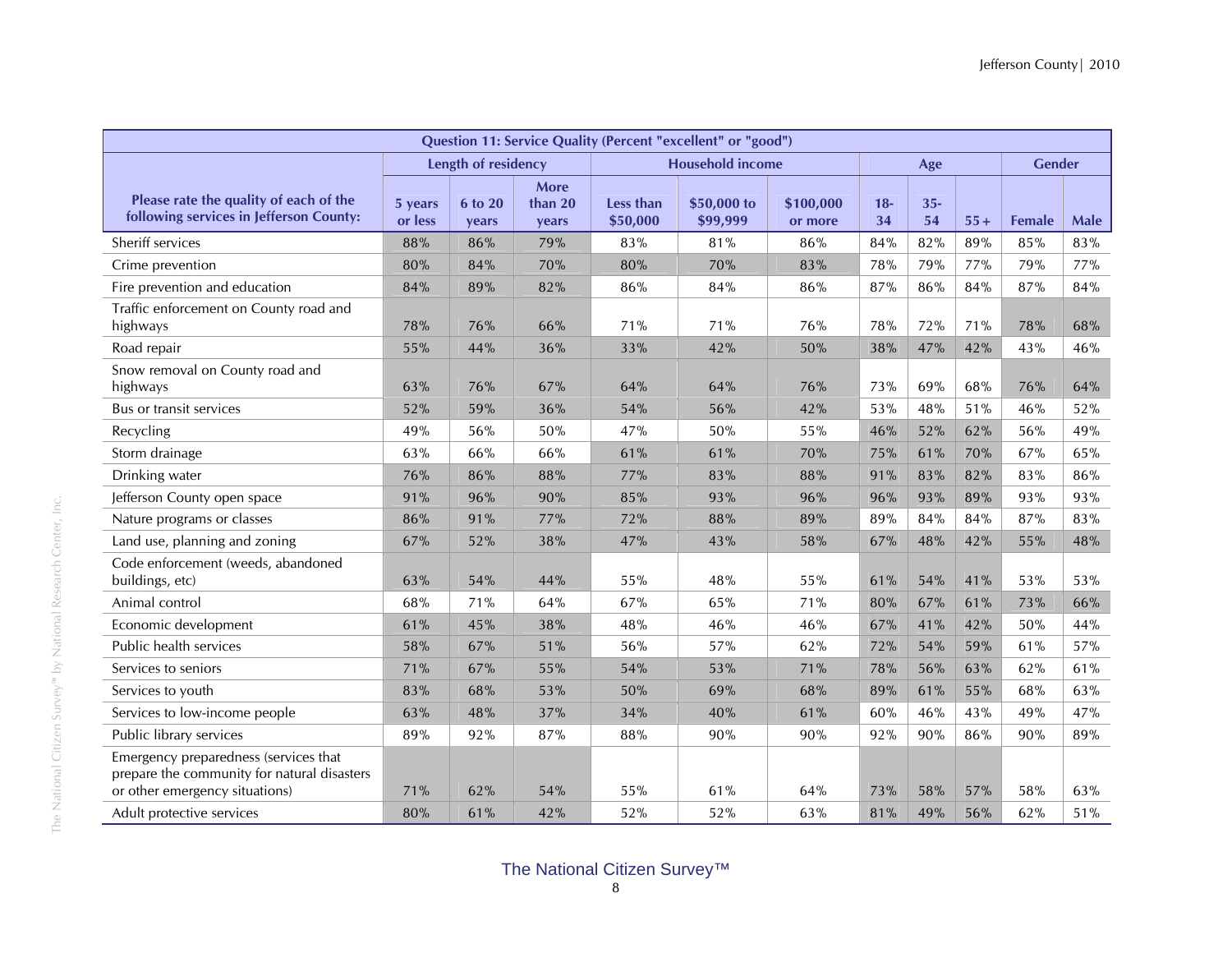|                                                                                                  | <b>Ouestion 12: Government Services Overall (Percent "excellent" or "good")</b> |                                |                                        |                       |                          |                      |              |              |       |               |             |  |  |  |  |
|--------------------------------------------------------------------------------------------------|---------------------------------------------------------------------------------|--------------------------------|----------------------------------------|-----------------------|--------------------------|----------------------|--------------|--------------|-------|---------------|-------------|--|--|--|--|
|                                                                                                  |                                                                                 | Length of residency            |                                        |                       | <b>Household income</b>  |                      |              | Age          |       | <b>Gender</b> |             |  |  |  |  |
| Overall, how would you rate the<br>quality of the services provided by each<br>of the following? | 5 years<br>or less                                                              | <b>6 to 20</b><br><b>vears</b> | <b>More</b><br>than 20<br><b>vears</b> | Less than<br>\$50,000 | $$50,000$ to<br>\$99,999 | \$100,000 or<br>more | $18 -$<br>34 | $35 -$<br>54 | $55+$ | <b>Female</b> | <b>Male</b> |  |  |  |  |
| Jefferson County                                                                                 | 77%                                                                             | 82%                            | 74%                                    | 73%                   | 77%                      | 83%                  | 86%          | 77%          | 76%   | 82%           | 76%         |  |  |  |  |
| The Federal Government                                                                           | 38%                                                                             | 29%                            | 31%                                    | 38%                   | 26%                      | 34%                  | 38%          | 29%          | 36%   | 39%           | 27%         |  |  |  |  |
| The State Government                                                                             | 48%                                                                             | 41%                            | 35%                                    | 40%                   | 38%                      | 43%                  | 54%          | 38%          | 37%   | 49%           | 35%         |  |  |  |  |

| <b>Question 13: Contact with County Employees (Percent "yes")</b>                                                                                                              |                     |                     |                            |                         |                          |                      |              |              |        |        |               |  |
|--------------------------------------------------------------------------------------------------------------------------------------------------------------------------------|---------------------|---------------------|----------------------------|-------------------------|--------------------------|----------------------|--------------|--------------|--------|--------|---------------|--|
|                                                                                                                                                                                | Length of residency |                     |                            | <b>Household income</b> |                          |                      |              | Age          |        |        | <b>Gender</b> |  |
|                                                                                                                                                                                | 5 years<br>or less  | 6 to<br>20<br>vears | More<br>than $20$<br>vears | Less than<br>\$50,000   | $$50,000$ to<br>\$99,999 | \$100,000<br>or more | $18 -$<br>34 | $35 -$<br>54 | $55 +$ | Female | <b>Male</b>   |  |
| Have you had any in-person or phone contact<br>with an employee of Jefferson County within the<br>last 12 months (including police, receptionists,<br>planners or any others)? | 60%                 | 59%                 | 61%                        | 62%                     | 60%                      | 57%                  | 63%          | 60%          | 55%    | 54%    | 65%           |  |

| Question 14: County Employees (Percent "excellent" or "good")                                      |                                                       |                  |                                   |                       |                         |                      |             |              |       |               |             |  |
|----------------------------------------------------------------------------------------------------|-------------------------------------------------------|------------------|-----------------------------------|-----------------------|-------------------------|----------------------|-------------|--------------|-------|---------------|-------------|--|
|                                                                                                    | Length of residency<br><b>Household income</b><br>Age |                  |                                   |                       |                         | <b>Gender</b>        |             |              |       |               |             |  |
| What was your impression of the<br>employee(s) of Jefferson County in your<br>most recent contact? | 5 years<br>or less                                    | 6 to 20<br>vears | More<br>than $20$<br><b>vears</b> | Less than<br>\$50,000 | \$50,000 to<br>\$99,999 | \$100,000 or<br>more | $18-$<br>34 | $35 -$<br>54 | $55+$ | <b>Female</b> | <b>Male</b> |  |
| Knowledge                                                                                          | 90%                                                   | 83%              | 82%                               | 89%                   | 80%                     | 87%                  | 86%         | 84%          | 88%   | 86%           | 84%         |  |
| Responsiveness                                                                                     | 87%                                                   | 79%              | 74%                               | 84%                   | 77%                     | 81%                  | 80%         | 79%          | 81%   | 83%           | 77%         |  |
| Courtesy                                                                                           | 86%                                                   | 81%              | 81%                               | 80%                   | 79%                     | 87%                  | 76%         | 84%          | 86%   | 81%           | 84%         |  |
| Overall impression                                                                                 | 80%                                                   | 82%              | 78%                               | 82%                   | 79%                     | 81%                  | 76%         | 81%          | 83%   | 80%           | 81%         |  |